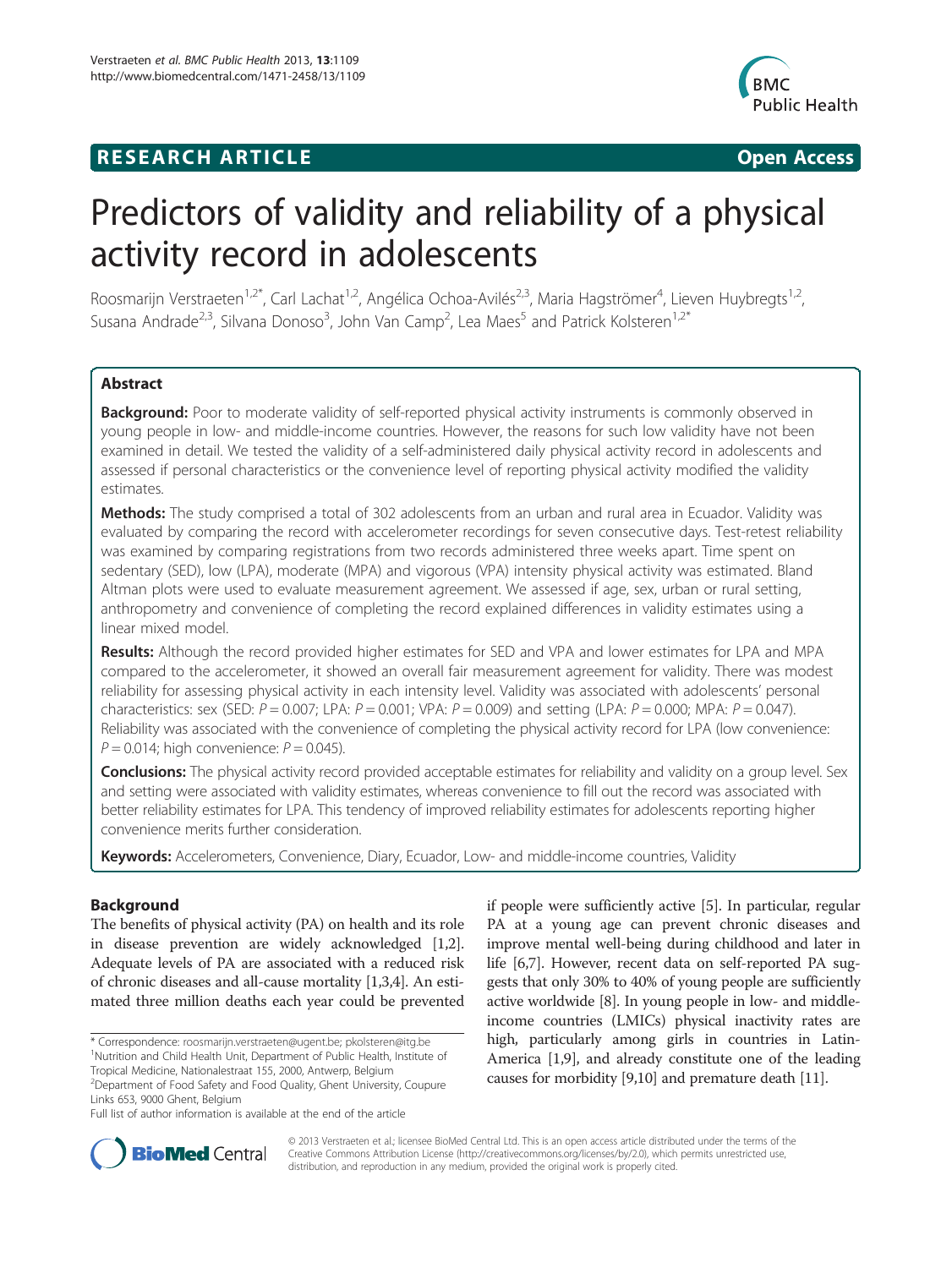To determine the risk for chronic diseases and effectiveness of preventive interventions, a valid and feasible assessment of PA is crucial [\[12\]](#page-9-0). However, PA assessment in young people is challenging, regardless of whether objective or subjective measures of PA are used [[8,13\]](#page-9-0). Accelerometer registrations are now widely implemented for objective assessment of PA in children and are recognized as an appropriate measure for PA surveillance on a population level [[12](#page-9-0)]. Nonetheless, to estimate PA behavior in large epidemiological studies, self-reported measures remain common. Before such subjective instruments can be applied, they should first be validated against an objective criterion method such as accelerometers. The majority of validation studies in LMICs were performed in adults and report low to moderate measurement agreement for questionnaires [[14-16](#page-9-0)]. The very few validation studies in young people using questionnaires and other self-reported instruments have shown poor to moderate validity [[17](#page-9-0)-[19\]](#page-9-0). However, none of these studies explored or identified possible reasons for this low validity thereby hampering a better understanding of PA assessment and validity of the instruments used in these settings.

The present study was carried out in the context of ACTIVITAL!, a pair-matched, cluster-randomized controlled trial in school-going adolescents in Ecuador. This intervention aims to promote health, particularly by improving diet and PA. As the socio-cultural and physical environment in Ecuador is distinct from high-income countries and adopting existing tools cannot guarantee validity of the proposed measures in this population [[20\]](#page-9-0), a validation study of a PA record (also called diary) was conducted. The accelerometer was chosen as an objective instrument to validate the record. The choice for using both these instruments was based on the existing evidence, the age category under investigation, the study design, resources and staff available [[21\]](#page-10-0). The aim of the present study was to (i) assess the validity and reliability of a PA record as an instrument to estimate PA on a group level in an Ecuadorian adolescent population, and (ii) explore which factors are associated with this validity and reliability.

# Methods

The recently published Hagströmer-Bowles Physical Activity/Sedentary Behavior Questionnaire Checklist [[22](#page-10-0)] was followed to report this study. It provides key methodological quality criteria for validation studies of instruments examining self-reported PA and/or sedentary behavior.

# Participants

A convenience sample of 302 school-going adolescents, aged 11–15 years, was recruited from a rural (Nabón;  $N = 70$ ) and an urban (Cuenca;  $N = 232$ ) area in the

Azuay province of the Ecuadorian Andes region (Figure [1](#page-2-0)). Seven mixed gender schools, four urban and three rural, were selected for the study. Except for one private urban school, all were public schools. All children aged 11– 15 years (from grade 7 to 11) in the schools were invited to participate. The exclusion criteria used were: (i) having a medical condition that hampered physical activity or (ii) being pregnant. Parental informed consent forms were distributed to the children that were eligible for the study. Those who returned signed parental consent forms  $(N = 302)$  and completed individual assent forms  $(N = 302)$  were included in the study. The study took place from April to July in 2008 and was approved by the Ethics Committee of the Ghent University Hospital (B67020084010).

# Design and procedures

The overall validity of the PA record was assessed by (i) comparing it with the accelerometer recordings (validity) and (ii) comparing the two administrations of the record (test-retest reliability). In addition, we used a sociodemographic and Likert scale questionnaire to explore whether overall validity was affected by factors at individual (age, sex, Body Mass Index (BMI) and perceived convenience to complete the PA record) and environmental (setting) level.

Data collection was organized during school hours on three occasions, i.e. (i) on the first day of the study, (ii) after one week of accelerometer measurement, and (iii) after three weeks. On the first day, we provided classroom demonstrations and instructions on how to wear the accelerometer and complete the PA record to both the participants and their teachers. All participants were instructed to complete the PA record for seven consecutive days and wear the accelerometer during the same time period, i.e. both instruments were temporally matched. During the measurement period, teachers and researchers regularly reminded the participants in class of the importance of completing the record as soon as possible after activities had ended. In addition, sociodemographic data (age, sex and setting) and anthropometry were collected for each participant on the first day. On the second visit, i.e. after one week, both accelerometers and the completed PA record were collected from the participants. The data from those students who (i) were absent, (ii) were not wearing the accelerometer or (iii) did not have their PA record with them on this day, were collected during additional visit(s) to the schools. Finally, three weeks after the first visit, the PA record was administered a second time to assess reliability. To maximize comparability of both PA record administrations, the same procedures were applied (i.e. use of the same measuring instrument, the same researcher explaining the PA record) under the same conditions at school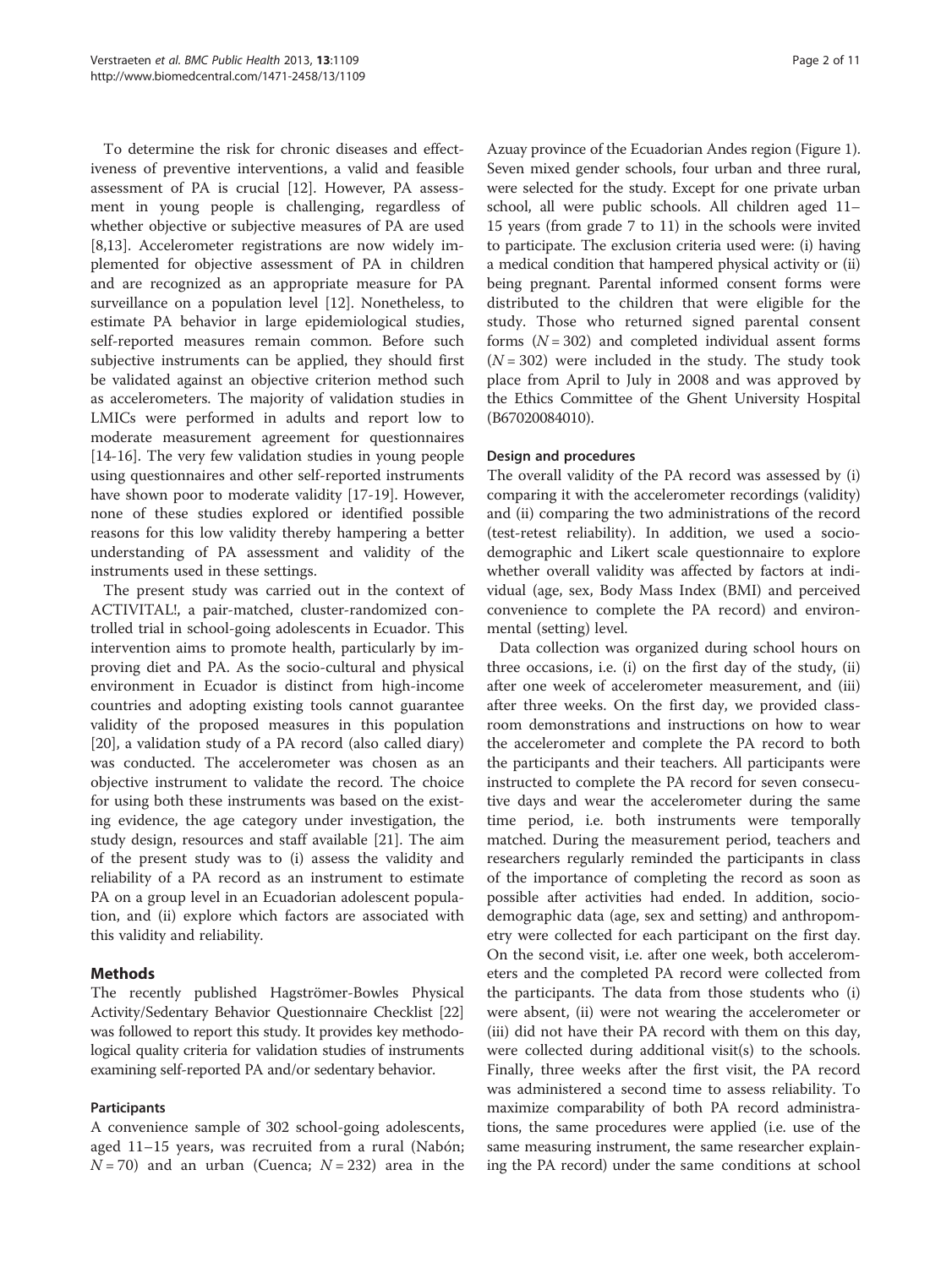<span id="page-2-0"></span>

(e.g. no holidays or special activities). During this second administration, a Likert scale questionnaire was administered to examine perceived convenience as a predictor of validity and reliability.

#### Anthropometric measurements

Anthropometric measurements were carried out in duplicate by two independently trained researchers while ensuring optimal privacy. Adolescents wore light clothing but no shoes during the measurements. Body height was measured and recorded to the nearest 0.1 cm with a portable stadiometer and body weight to the nearest 0.1 kg using a digital calibrated balance (model SECA 803, Seca GmbH & CO, Hamburg, Germany). Adolescents were classified, based on age and sex, into BMI categories for 11–15 year old adolescents (underweight, normal weight, overweight and obese) [[23,24\]](#page-10-0).

#### PA record

To assess PA levels, a simplified version of a previously validated PA record was used [\[25](#page-10-0)]. The list of predefined common activities and related numerical codes present in the original PA record were omitted in our

study. On the form, each day was divided into 96 intervals of 15 min with space available to report performed activities. The instrument and related instructions were provided in Spanish. To limit recall bias, participants were instructed to record all types of activities performed during 24 hours for 7 consecutive days either directly after finalizing the activities or as soon as possible after the activities had ended.

For the analysis, each 15 min activity interval of the PA record was converted to a MET-value using the compendium of energy expenditure values for young people [[26](#page-10-0)], and classified into durations by multiplying the estimated MET value of the activity by the time engaged in it. Due to logistical constraints at the schools, the first and the last measurement day started and ended at 12:00 noon and were therefore omitted from analysis. To ensure comparability of total estimated time of the record and the accelerometer registrations, only the daily active time reported by the record was included. In addition, all days with less than nine hours (540 min) were omitted from analysis. Time (MET-min/day) spent on sedentary PA (SED) ( $\leq$  1.5 METs), low intensity PA (LPA) (≥1.5 and < 3 METs), moderate intensity PA (MPA)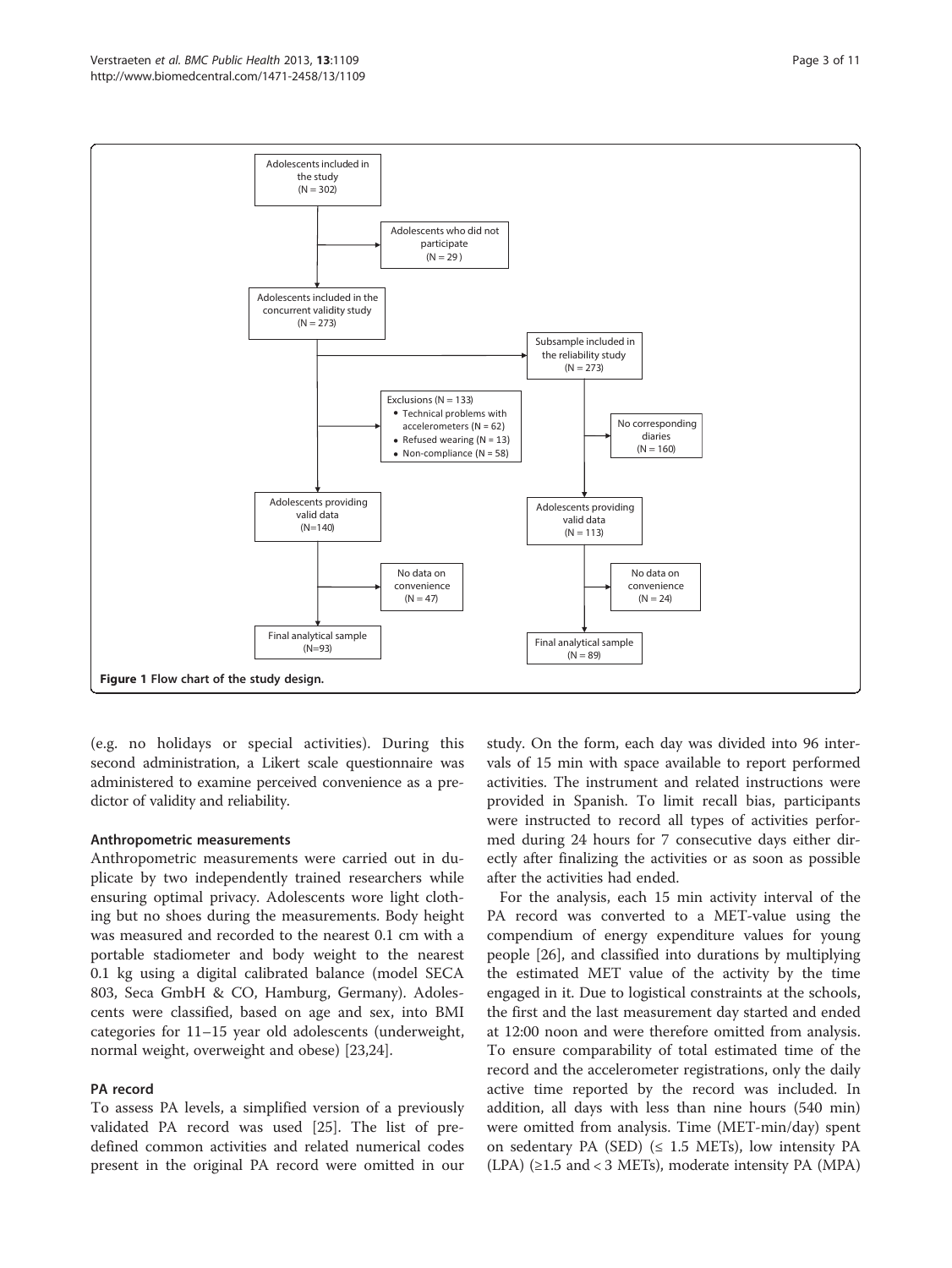$(\geq 3 \text{ and } 6 \text{ METs})$  and vigorous intensity PA (VPA)  $(\geq 6$  METs) were computed as outcome variables [\[27,28\]](#page-10-0).

#### Accelerometers

An objective assessment of PA levels was obtained using the uniaxial GT-256 and GT1M ActiGraph accelerometers (Actigraph Manufacturing Technology Incorporated, Fort Walton Beach FL, USA). These accelerometers are appropriate to measure PA behavior in adolescents and are considered comparable for the evaluation of intensity levels [\[29](#page-10-0)]. On the first day of the study and after measuring anthropometry, pre-initialized accelerometers were distributed and placed on the right side of the hip using an adjustable elastic belt. Participants received a demonstration from a trained researcher on how to wear the accelerometer. Instructions provided were for example "accelerometers could only be removed when sleeping, showering or engaging in other water activities", "do not clean the accelerometer with a solvent", "always wear the accelerometer on the same place on your waist". In accordance with the protocol of the PA record, the accelerometers were programmed to initialize at 12:00 noon on the first measurement day and were set to register 1-minute epoch cycles.

#### Possible predictors of validity and reliability estimates

A Likert scale questionnaire was developed based on two focus groups (results not included in this study). Focus groups were conducted with participants that were different from those who participated in this study. These focus groups explored the factors that might compromise or promote the validity of any self-reported PA assessment. The focus groups allowed us to use appropriate language and tailor the questionnaire to this specific age group. This final questionnaire assessed the degree of difficulty (i.e. convenience) for the adolescents to complete the record by including questions on: (i) their time perception, (ii) recall bias and (iii) social norms/desirability. We used the following Likert scale response categories: 1 "strongly disagree", 2 "disagree", 3 "neutral", 4 "agree", 5 "strongly agree" and 6 "I don't know". A convenience scale (Cronbach's  $\alpha$  = 0.59) combining these questions was used to provide a comprehensive assessment of the degree of difficulty of completing the PA record. Children with a higher score on this scale were those who provided answers reflecting the most favorable conditions for completing the PA record. To explore the association of convenience with reliability and validity, tertiles from this scale were created. Finally, tertiles of participants who found it respectively the least, more or less, and the most convenient to complete the PA record were compared with one another.

#### Accelerometer data reduction

The Actilife Software (Actigraph Manufacturing Technology Incorporated, Fort Walton Beach FL, USA) was used to process the accelerometer data and computed both total registered time and time spent in different intensity levels of PA. Non-wearing time for the accelerometers was defined as 60 min of continuous zero values, allowing for 1–2 min registrations of less than 10 counts [\[30\]](#page-10-0). Accelerometers were considered malfunctioning if no counts were registered or when a constant number of counts were recorded during the whole day  $(N = 62)$  (Figure [1\)](#page-2-0). As with the PA record, both the first and the last day of the administration period were excluded and all days with less than nine hours (540 min) were omitted from analysis  $(N = 2)$ . The following cut-off points were adopted from other studies in this age-group to determine the time spent on different intensity levels of PA: SED ( $\leq$  100 counts) [\[31,32](#page-10-0)], LPA (101–759 counts) [\[32](#page-10-0)], MPA (760–4011 counts) [[32,33\]](#page-10-0) and VPA ( $\geq$  4012 counts) [[33](#page-10-0)]. The cut-off point for MPA was chosen to detect moderate intensity nonambulatory and ambulatory activities with high sensitivity and specificity [[32](#page-10-0)]. The cut-off point for VPA was chosen to detect ambulatory vigorous intensity activity with high specificity for the age-group [\[33](#page-10-0)].

#### Data analysis

Data from the PA record were entered in double using Epi data (Version 3.14, Odense Denmark) and analyzed using Stata (Intercooled Stata version 12 Statacorp, college station, TX, USA). PA registrations were included if subjects had at least two days of corresponding accelerometer and PA record recordings. This inclusion criterion was chosen as the study aimed to estimate PA on a population level with as many subjects as possible. In this case, our criterion is acceptable even though this means having fewer valid days and higher individual variance [[21\]](#page-10-0). As measurement agreement might vary with the total time captured, the measured time for each intensity level was standardized to 900 min, which corresponds to the assumption of nine hours of sleep a day. All analyses were performed using these standardized outcome measures for both the accelerometers and PA record. Descriptive data were reported as mean and SD. We tested differences in means between methods (validity) and repeated measures (reliability) using linear mixed effects models with the levels school and individual. Standard errors were estimated using the Huber-White sandwich estimator that relaxes distributional assumptions of homoscedasticity of the model residuals [[34\]](#page-10-0). Statistical significance was set at an alpha level of 0.05 and all tests were two-sided.

The measurement agreement between the duration of each PA intensity level was examined for both validity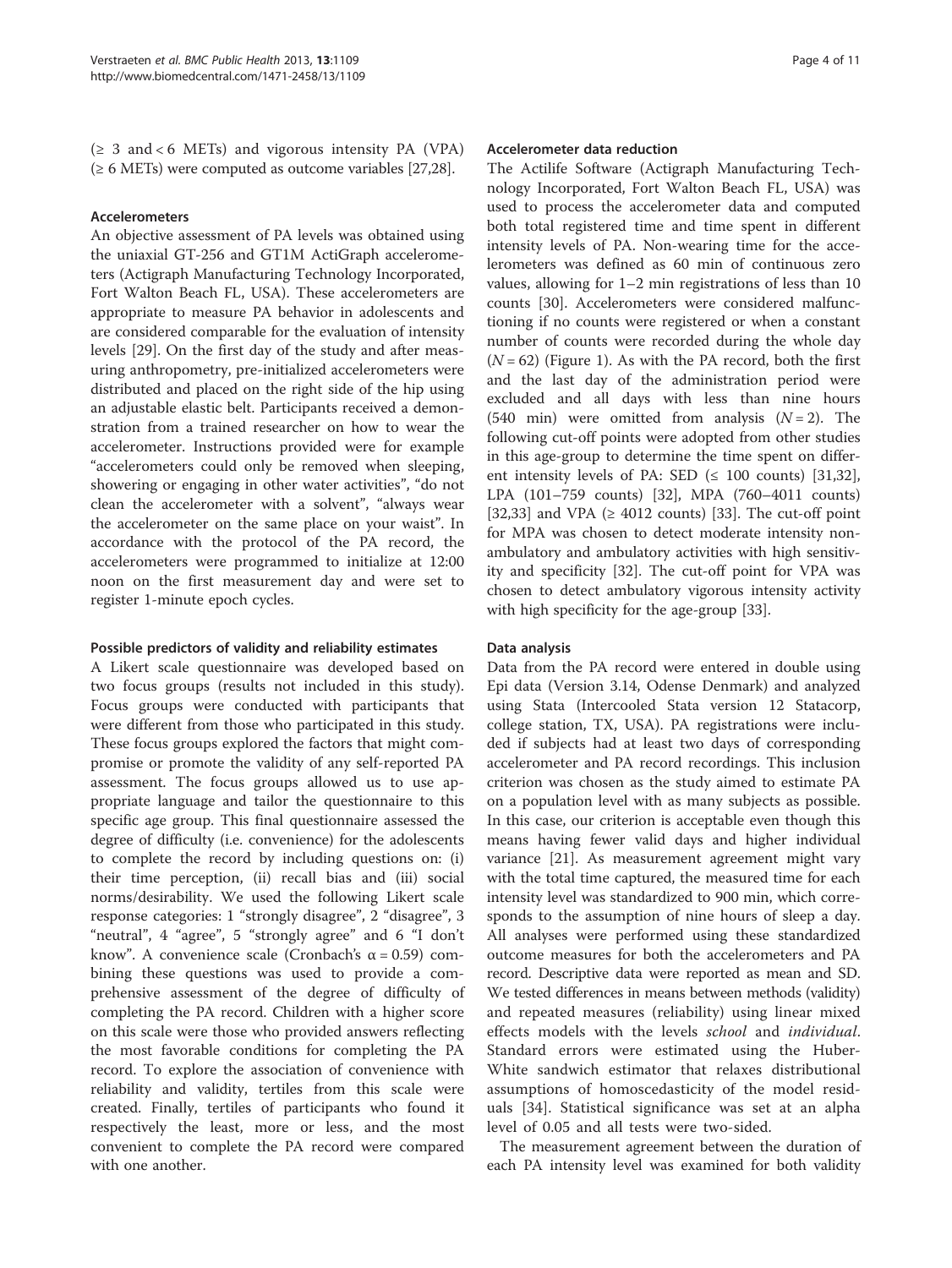and reliability using the Bland Altman diagnostic plots. The plots visualize the difference between the PA measurements (validity: PA record 1 – accelerometer; reliability: PA record  $1 - PA$  record 2) against their average values. In case plots showed a tendency for the differences to increase as the magnitude of measurement increased, data were log-transformed and re-plotted [[35\]](#page-10-0). In the latter case, the mean difference and Limits Of Agreement (LOA) were back transformed by taking the antilog and values were presented as percentages. In case of a linear trend between the differences and the mean of two measurements, the differences were regressed over the means to obtain LOA that are a linear combination of the mean of the two measurements (A) [[35\]](#page-10-0). Lowess curves were used to visualize any group differences in validity and reliability. Classification agreement for both validity and reliability was further examined using linear weighted Kappa statistics and its 95% CI, based on groups defined by tertiles of SED, LPA, MPA and VPA. Strength of agreement for the kappa coefficient was evaluated using the standards as proposed by Landis and Koch [[36](#page-10-0)]. To account for prevalence and bias effects the prevalence-adjusted and bias-adjusted kappa (PABAK) is presented alongside the kappa statistics [[37\]](#page-10-0). Finally, we assessed the association between gender, convenience level (in tertiles), age, setting (urban vs. rural) and BMI with reliability and validity. For this purpose we used the differences (validity: PA record 1 – accelerometer; reliability: PA record 1 – PA record 2) for each PA intensity level between 2 measurements as an outcome variable. These analyses were performed separately for each intensity level using linear mixed effects models with robust estimation for SE to account for clustering of estimates at the school level [\[34](#page-10-0)].

# Results

# Characteristics of participants

Figure [1](#page-2-0) visualizes the number of adolescents included and analyzed in the study. After data reduction, a total of 140 adolescents (52.1% male) provided valid data for the first administration of the PA record and the accelerometer (Table 1). The sample included 101 adolescents (72%) from an urban and 39 from a rural area (28%). Mean age of the participants was  $13.4 \pm 1.3$  years and

|  | Table 1 Participant characteristics |
|--|-------------------------------------|
|--|-------------------------------------|

mean BMI was  $20.6 \pm 3.7$  kg/m<sup>2</sup>. On average, 6.7%, 13.4% and 1.5% of the adolescents were obese, overweight and underweight respectively.

A subsample of 113 adolescents (48.7% male) provided data for both PA records (Figure [1](#page-2-0)). There was no difference between the adolescents that provided data for both PA records and those who had data on the first PA record and accelerometer in terms of mean age  $(P = 0.54)$ , weight  $(P = 0.68)$ , height  $(P = 0.22)$  and BMI  $(P = 0.97)$ . Finally, there was no significant difference in the convenience score between those participants included in the final sample and those participants initially recruited  $(P = 0.84)$ .

#### Descriptive PA estimates

On average, 871 min (14 h 31 min) were captured by the first PA record, and 792 min (13 h 12 min) by the accelerometer, indicating a higher mean total reported time for the PA record than for the accelerometer. For those providing repeated measures of the PA record  $(N = 113)$ , the first PA record (866 min) provided lower total time estimates compared to the second (892 min) PA record. The PA estimates after standardization are shown in Table [2](#page-5-0). On average, half of the reported time measured by the first PA record and the accelerometer was spent as SED. The PA record gave significantly higher estimates than the accelerometer for SED and VPA, and significant lower estimates for LPA. Only for MPA similar estimates were provided by both instruments. When looking at repeatability, the first PA record reported less SED and consequently more LPA, MPA and VPA compared to the second record. However, only a significant difference was found for SED and LPA (Table [2](#page-5-0)).

#### Validity

Results for validity are provided for those participants with data on both the PA record and accelerometers  $(N = 140)$  (Figure [2](#page-5-0)). On average, the PA record estimated 57 min (95% CI: [36;77] and LOA [−189;303]) more time spent on SED. For LPA, differences between both methods increased when more LPA was reported (β = 1.22; CI [0.91; 1.54]; lower LOA: -426.7 + 0.8A; upper LOA: -278.4 + 1.7A). Log transforming MPA showed that record estimates were on average 17% (CI [−26%; -8%]) lower than the accelerometers, but

|                 | N   | <b>Total</b> |           | N   | Urban |           | N  | Rural |           | $P$ -value* |
|-----------------|-----|--------------|-----------|-----|-------|-----------|----|-------|-----------|-------------|
|                 |     | Mean         | <b>SD</b> |     | Mean  | <b>SD</b> |    | Mean  | <b>SD</b> |             |
| Age (year)      | 140 | 13.4         | l.3       | 101 | 13.3  | 1.2       | 39 | 13.6  | 1.6       | 0.760       |
| Weight (kg)     | 140 | 46.0         | 11.9      | 101 | 47.6  | 12.2      | 39 | 41.9  | 10.1      | 0.216       |
| Height (cm)     | 134 | 148.8        | 9.1       | 95  | 150.3 | 8.6       | 39 | 145.1 | 9.2       | 0.217       |
| BMI ( $kg/m2$ ) | 134 | 20.6         | 3.7       | 95  | 20.9  | 4.0       | 39 | 19.6  | 2.8       | 0.251       |

\*P-values for urban–rural differences.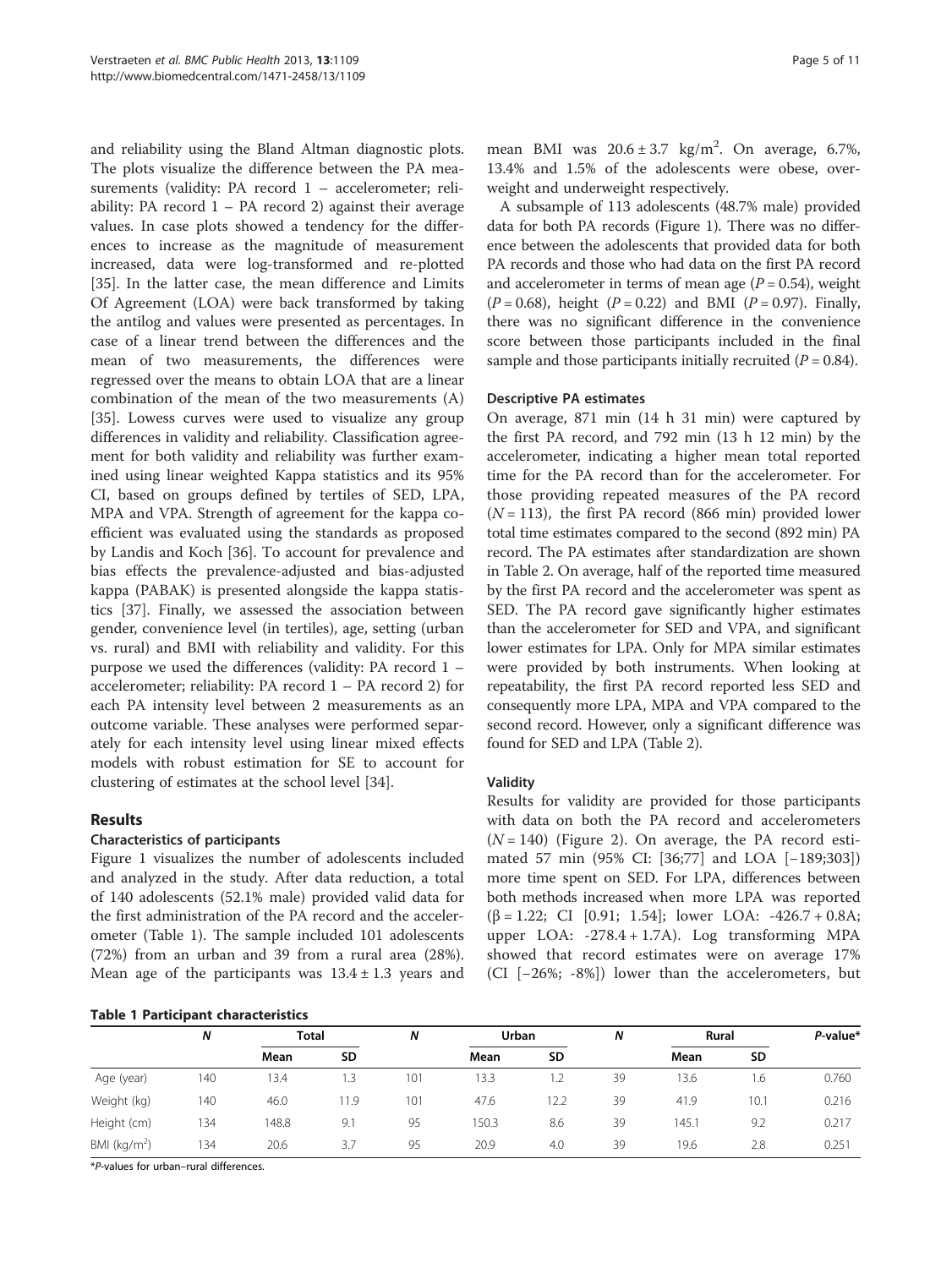| <b>PA</b> intensity<br>(min/day) |                        |     | <b>Validity</b>           |     | Reliability |                        |           |                        | P-value   |       |
|----------------------------------|------------------------|-----|---------------------------|-----|-------------|------------------------|-----------|------------------------|-----------|-------|
|                                  | PA record $1(N = 140)$ |     | Accelerometer $(N = 140)$ |     | P-value     | PA record $1(N = 113)$ |           | PA record $2(N = 113)$ |           |       |
|                                  | Mean                   | SD  | Mean                      | SD. |             | Mean                   | <b>SD</b> | Mean                   | <b>SD</b> |       |
| <b>SED</b>                       | 488                    | 109 | 432                       | 90  | 0.001       | 482                    | 20        | 550                    | 136       | 0.002 |
| LPA                              | 192                    | 88  | 265                       | 48  | 0.011       | 201                    | 99        | 158                    | 83        | 0.023 |
| <b>MPA</b>                       | 175                    | 104 | 188                       | 64  | 0.351       | 170                    | 104       | 155                    | 11        | 0.501 |
| <b>VPA</b>                       | 45                     | 69  | 15                        | 16  | 0.003       | 46                     | 65        | 37                     | -57       | 0.127 |

<span id="page-5-0"></span>Table 2 Average standardized time (minutes per day) of activity reported for validity and reliability

PA: Physical Activity; SED: Sedentary Intensity Physical Activity; LPA: Low Intensity Physical Activity; MPA: Moderate Intensity Physical Activity; VPA: Vigorous Intensity Physical activity.

LOA were wide [−77.5%; 205%]. For lower mean MPA, adolescents tend to under report whilst for higher mean MPA they over report. For VPA the measurement disagreement between the PA record and accelerometer increased with increasing time measured.

After log transforming, it is clear that the record reported more time spent on VPA (224%; CI [145%; 327%]) compared to the accelerometer. For VPA, the wide LOA [−84%; 6390%] indicated large discrepancies between both methods for some individuals.



- **A: Difference between SED measured by PA record and accelerometers against the mean of the two methods**
- **B: Difference between LPA measured by PA record and accelerometers against the mean of the two methods by means of regression (Upper LOA: - 278.4 + 1.7A; lower LOA: -426.7 + 0.8A)**
- **C: Difference between log-transformed MPA measured by PA record and accelerometers against the log-transformed mean of the two methods. Difference between methods (-17% - antilog) and the lower and upper LOA (-77% and 205%)**
- **D: Difference between log-transformed VPA measured by PA record and accelerometers against the log-transformed mean of the two methods.**

Figure 2 Validity and convenience of the PA record versus accelerometer for adolescents ( $N = 140$ ). PA: Physical Activity; LOA: 95% Limits of Agreement; SED: sedentary Intensity Physical Activity; LPA: Low Intensity Physical Activity; MPA: Moderate Intensity Physical Activity; VPA: Vigorous Intensity Physical Activity.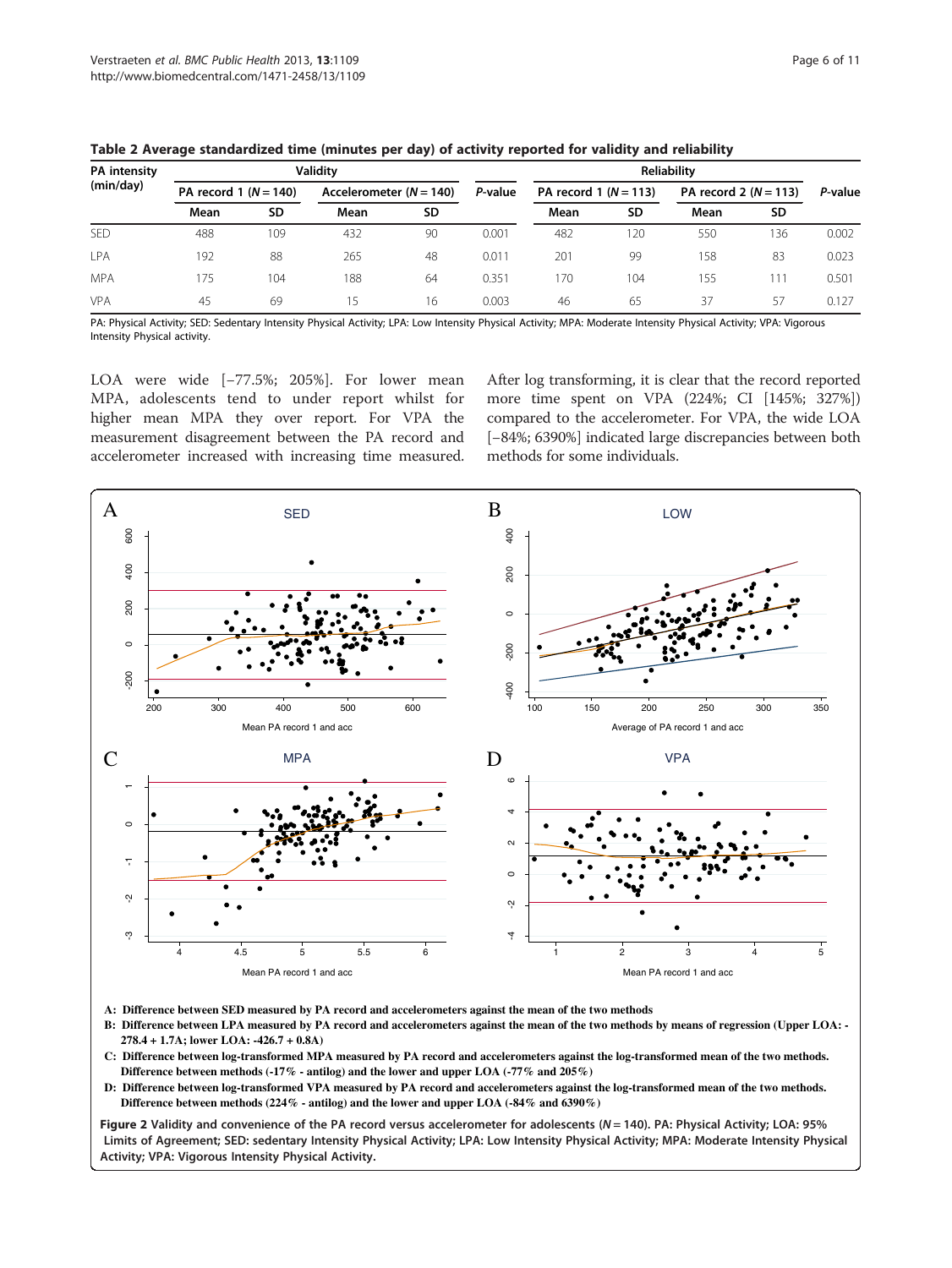Kappa statistics analyzing the classification agreement between the accelerometer and the first PA record showed fair to moderate agreement. The kappa coefficient improved for all categories when adjusted for prevalence and bias (Table 3).

## Reliability

Results for reliability are provided for those participants with data on both PA records  $(N = 113)$  (Figure [3](#page-7-0)). After log transformation, the first PA record reported significantly less time spent on SED (mean difference −14%, CI: [−19%, -9%] and LOA [−53%; 58%]) than the second PA record. The SED plot showed fair agreement as both mean difference and LOA were within acceptable limits. For LPA the first record significantly exceeded the second with 25% (CI: [11%, 42%]) with LOA [−66%; 367%]. The plots of MPA and VPA also showed how the mean bias was acceptable for the different intensities of PA. For MPA and VPA the mean differences of the first PA record were respectively 19% (CI: [−3%; 46%] and 12% (CI: [−23%; -52%]) higher than the registrations of the second PA record. Even though these mean differences were acceptable, the LOA for MPA [−87%; 933%] and VPA [−94%; 1889%] indicated large discrepancies between both records in individuals. The differences between the repeated measures decreased with higher mean estimates of MPA.

When comparing both PA records, an overall moderate classification agreement was found. The kappa statistics improved when taking into account the impact of prevalence and bias in determining the magnitude of the kappa coefficient (Table 3).

### Predictors of validity

For validity (Table [4](#page-7-0)), sex was significantly associated with SED, LPA and VPA. Girls reported more LPA time

Table 3 Cohen's kappa, 95% CI and prevalence-adjusted and bias-adjusted Cohen's kappa (PABAK) for each activity category

|                                          | Cohen's Kappa                             | 95% CI        | <b>PABAK</b> |  |  |  |  |
|------------------------------------------|-------------------------------------------|---------------|--------------|--|--|--|--|
| Validity (accelerometer vs. PA record 1) |                                           |               |              |  |  |  |  |
| <b>SED</b>                               | 0.45                                      | $0.33 - 0.57$ | 0.52         |  |  |  |  |
| <b>LPA</b>                               | 0.36                                      | $0.25 - 0.48$ | 0.44         |  |  |  |  |
| <b>MPA</b>                               | 0.46                                      | $0.34 - 0.58$ | 0.53         |  |  |  |  |
| <b>VPA</b>                               | 0.45                                      | $0.33 - 0.57$ | 0.52         |  |  |  |  |
|                                          | Reliability (PA record 1 vs. PA record 2) |               |              |  |  |  |  |
| <b>SED</b>                               | 0.58                                      | $0.44 - 0.72$ | 0.63         |  |  |  |  |
| <b>LPA</b>                               | 0.61                                      | $0.47 - 0.75$ | 0.66         |  |  |  |  |
| <b>MPA</b>                               | 0.49                                      | $0.35 - 0.63$ | 0.55         |  |  |  |  |
| <b>VPA</b>                               | 0.36                                      | $0.21 - 0.48$ | 0.50         |  |  |  |  |

SED: Sedentary Intensity Physical Activity; LPA: Low Intensity Physical Activity; MPA: Moderate Intensity Physical Activity; VPA: Vigorous Intensity Physical activity.

(73 min) and less SED time (73 min) and VPA time (33 min) than boys. Setting was significantly associated with LPA and MPA. Rural participants reported on average more LPA time (100 min) and less VPA time (52 min) than their urban peers. Adolescents who reported higher convenience to complete the PA record did not produce a different validity compared to peers reporting lower convenience. Importantly, those adolescents with the highest convenience level complied better with the protocol for wearing the accelerometers and had more registered days.

#### Predictors of reliability

Reliability was not associated with adolescents' individual characteristics such as age, sex, and BMI, and environmental characteristics, such as setting (Table [5\)](#page-8-0). However, the measurement agreement improved significantly for adolescents who reported a higher convenience of completing the record compared to their peers who reported more difficulties for MPA. Compliance with the PA protocol did not differ between the different convenience levels. There was no difference in number of registered days between the convenience groups.

#### **Discussion**

We evaluated the validity and reliability of a PA record for its application to assess PA at a group level in Ecuadorian adolescents and examined factors at individual and environmental level that might modify this. Our results showed that measurement agreement for validity and reliability was satisfactory at a group level, and classification agreement was fair to moderate. There was no trend of over or under reporting for repeatability and validity at the different intensity levels, except for MPA. Participants' age, BMI and convenience to fill out the form did not modify validity. However, sex (for SED, LPA and VPA) and setting (for LPA and MPA) were associated with validity. In addition, we found that only convenience was associated with higher reliability for LPA while sex, setting, BMI and age had no influence on the reliability estimates.

On average, the record measurements were substantially higher for SED and VPA compared to the accelerometer's measurements, whilst these were lower for LPA and MPA. The differences were significant except for MPA. These observations are consistent with previous findings that LPA or MPA were underestimated during self reporting. VPA was consistently overestimated, suggesting a misclassification of MPA as VPA [[13](#page-9-0),[38](#page-10-0)]. In our study, LPA was underestimated and its mean difference surprisingly increased with higher reported LPA, as observed by Krishnaveni et al. [[17\]](#page-9-0). Furthermore, the underestimation of MPA by the record is possibly explained by the fact that the time spent at lower intensity levels is not as easily remembered, quantified and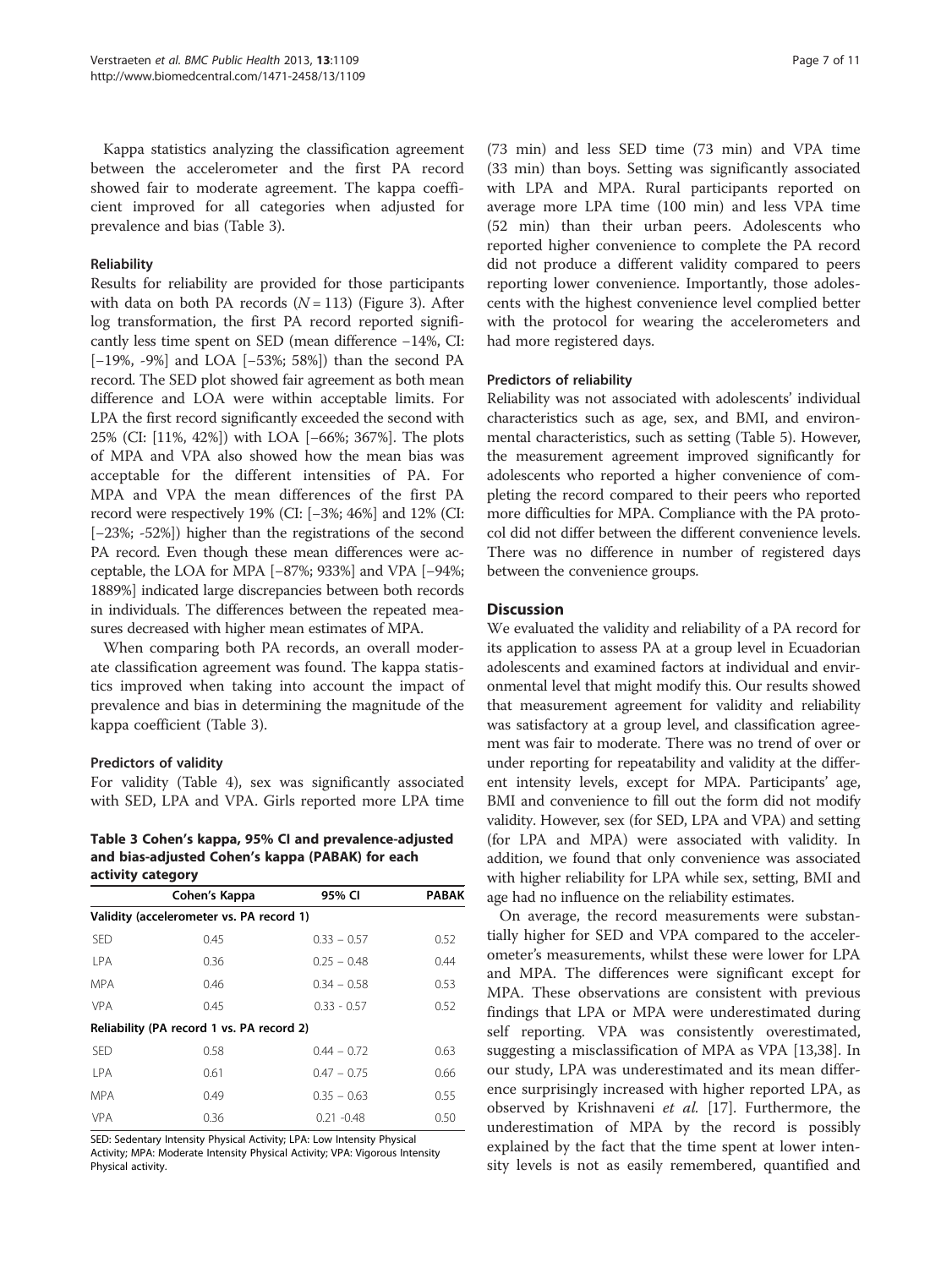<span id="page-7-0"></span>

- **B: Difference between log-transformed VPA measured by PA records against the log-transformed mean of the two records. Difference between methods (25% antilog) and the lower and upper LOA (-66% and 367%)**
- **C: Difference between log-transformed VPA measured by PA records against the log-transformed mean of the two records. Difference between methods (19% antilog) and the lower and upper LOA (-87% and 933%)**
- **D: Difference between log-transformed VPA measured by PA records against the log-transformed mean of the two records. Difference between methods (12%**

Figure 3 Reliability and convenience of the PA record for adolescents ( $N = 113$ ) PA: Physical Activity; LOA: 95% Limits of Agreement; SED: sedentary Intensity Physical Activity; LPA: Low Intensity Physical Activity; MPA: Moderate Intensity Physical Activity; VPA: Vigorous Intensity Physical Activity.

|  |  | Table 4 Predictors of measurement agreement for standardized PA record and accelerometer recordings |  |
|--|--|-----------------------------------------------------------------------------------------------------|--|
|--|--|-----------------------------------------------------------------------------------------------------|--|

| <b>Predictors</b>          | Full model PA record 1 - accelerometer <sup>a</sup> |         |            |         |            |         |            |         |  |  |
|----------------------------|-----------------------------------------------------|---------|------------|---------|------------|---------|------------|---------|--|--|
|                            | <b>SED</b>                                          |         | <b>LPA</b> |         | <b>MPA</b> |         | <b>VPA</b> |         |  |  |
|                            |                                                     | P-value | ß          | P-value | ß          | P-value | Þ          | P-value |  |  |
| Female                     | $-72.6$                                             | 0.007   | 73.4       | 0.001   | 32.6       | 0.146   | $-33.4$    | 0.009   |  |  |
| Age                        | $-6.1$                                              | 0.590   | 2.6        | 0.782   | 5.5        | 0.553   | $-2.1$     | 0.689   |  |  |
| <b>Rural</b>               | $-49.6$                                             | 0.115   | 99.9       | < 0.001 | $-51.8$    | 0.047   | 1.6        | 0.916   |  |  |
| <b>BMI</b>                 | $-6.3$                                              | 0.094   | 3.4        | 0.285   | 2.1        | 0.492   | 0.7        | 0.688   |  |  |
| Convenience 1 <sup>b</sup> | $-30.4$                                             | 0.374   | 27.4       | 0.347   | $-6.1$     | 0.829   | 9.1        | 0.574   |  |  |
| Convenience 2 <sup>b</sup> | 3.2                                                 | 0.918   | 14.8       | 0.575   | $-37.9$    | 0.139   | 20.1       | 0.171   |  |  |

<sup>a</sup>Linear mixed model with school as random effect.

<sup>b</sup>Convenience categories using the lowest convenience category as reference.

SED: Sedentary Intensity Physical Activity; LPA: Low Intensity Physical Activity; MPA: Moderate Intensity Physical Activity; VPA: Vigorous Intensity Physical activity.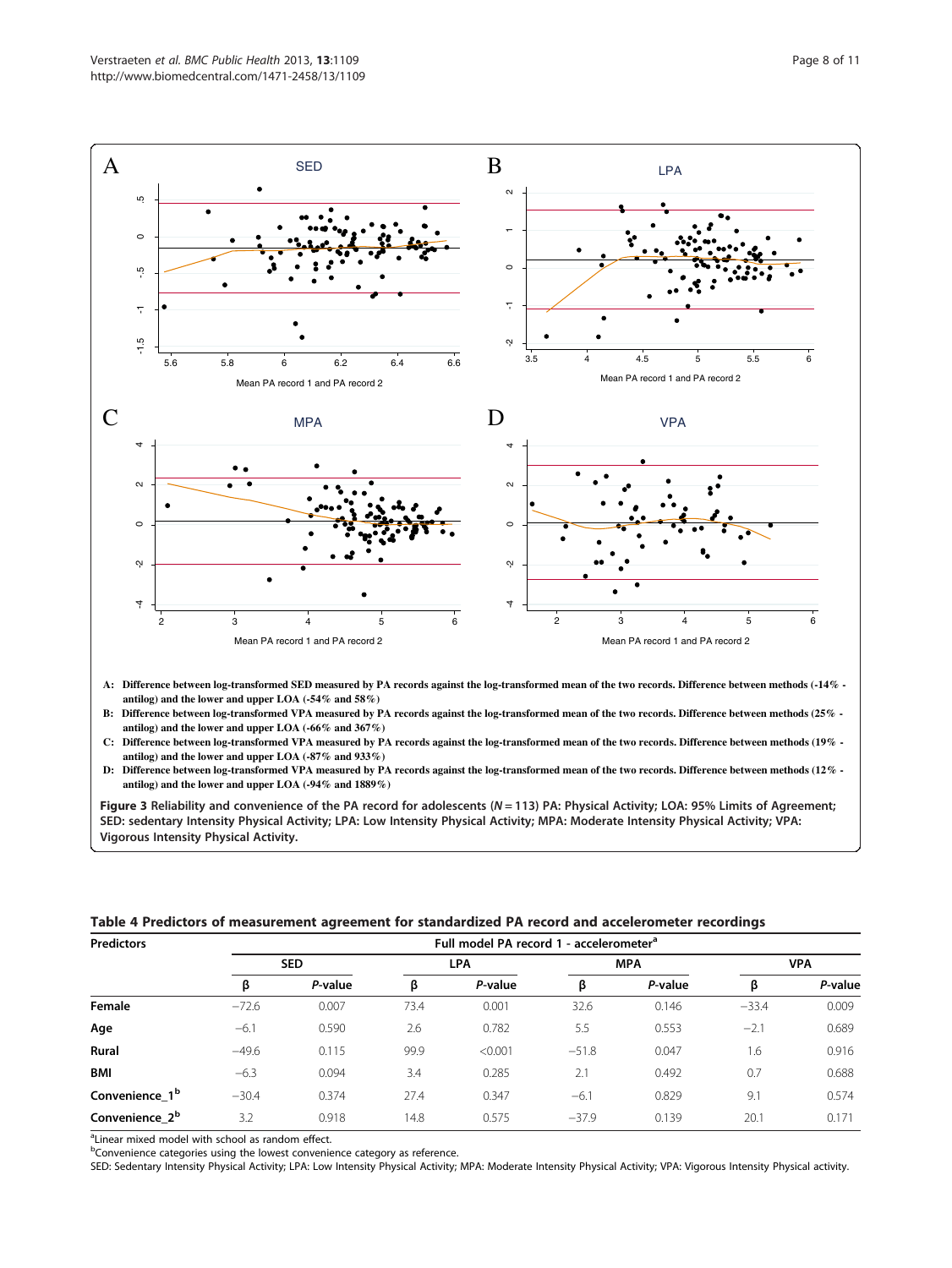| <b>Predictors</b>          | Full model PA record $1 - PA$ record $2a$ |            |         |         |         |            |         |            |  |  |
|----------------------------|-------------------------------------------|------------|---------|---------|---------|------------|---------|------------|--|--|
|                            |                                           | <b>SED</b> |         | LPA     |         | <b>MPA</b> |         | <b>VPA</b> |  |  |
|                            | β                                         | P-value    | β       | P-value | β       | P-value    | B       | P-value    |  |  |
| Female                     | $-19.8$                                   | 0.521      | 22.9    | 0.317   | 0.6     | 0.982      | $-5.4$  | 0.701      |  |  |
| Age                        | $-7.7$                                    | 0.612      | $-3.8$  | 0.766   | 8.0     | 0.596      | 10.2    | 0.142      |  |  |
| <b>Rural</b>               | 28.0                                      | 0.441      | 23.9    | 0.595   | $-58.0$ | 0.356      | $-19.3$ | 0.246      |  |  |
| <b>BMI</b>                 | $-3$                                      | 0.489      | 2.11    | 0.513   | $1.5\,$ | 0.673      | $-1.0$  | 0.615      |  |  |
| Convenience 1 <sup>b</sup> | 34.9                                      | 0.377      | $-73.3$ | 0.014   | 12.3    | 0.715      | 26.2    | 0.147      |  |  |
| Convenience 2 <sup>b</sup> | 82.5                                      | 0.027      | $-57.3$ | 0.045   | $-40.1$ | 0.216      | 16.8    | 0.322      |  |  |

<span id="page-8-0"></span>Table 5 Predictors of measurement agreement for both standardized PA records

<sup>a</sup> Linear mixed model with school as random effect.

<sup>b</sup>Convenience categories using the lowest convenience category as reference.

SED: Sedentary Intensity Physical Activity; LPA: Low Intensity Physical Activity; MPA: Moderate Intensity Physical Activity; VPA: Vigorous Intensity Physical activity.

subsequently accurately reported as structured PA, like exercise and sports. LPA and MPA are thus less likely to be included when using self-reported measures [\[13](#page-9-0)]. Finally, our results for VPA showed a difference between both methods, which increased with higher mean time reported. Anderson et al. [\[39](#page-10-0)] identified several factors that could contribute to such higher estimates of VPA. Firstly, children generally do not engage in sustained VPA. Their PA pattern is characterized by very short outbursts of intense PA alternated with varying intervals of LPA and MPA [\[40](#page-10-0)]. Children might intuitively, but wrongly, acknowledge the majority of this period as VPA, which likely influences record estimates. Secondly, accelerometers have limited ability to detect some vigorous activities such as swimming, cycling, and movements of the torso or locomotion on a gradient [\[41](#page-10-0)]. Particularly walking uphill or carrying heavy loads are examples of such activities performed by the study population which could have been underestimated by the accelerometer. In addition, children could have removed the accelerometers during vigorous activities out of fear of damaging the device.

Next to our validity, the observed reliabilities were satisfactory except for MPA. A previous study reporting reliability using the Bland Altman method showed fair agreement for all intensity levels [\[19](#page-9-0)]. The wide LOA and their tendency to increase with higher PA intensity however, indicate that the validity of our PA record is limited for individual observations, in particular those at higher intensity. Despite these large differences in individual observations, we consider the measurement agreement for validity and reliability satisfactory at a group level.

We expected that personal factors at individual (i.e. age, sex, BMI and self-reported convenience) and environmental level (i.e. setting) could alter both reliability and validity. For validity our hypothesis was not confirmed statistically for convenience, age and BMI, but it was significantly different for sex and setting at specific intensity levels. Our findings did not show any age effect on validity, which is in contrast to a previous study where younger adolescents had a larger median difference in total time spent in PA than their older peers [[42](#page-10-0)]. A previous study examining the associations of validity between a self-reported 7-day physical activity questionnaire and accelerometers in children showed that sex and body fat did not affect the validity estimates [\[43\]](#page-10-0). While the former study reported no effect of sex on validity, a systematic review on PA measures in children showed that female participants were likely to overestimate their activity [[38](#page-10-0)]. Our results indicated that female participants over reported LPA, but under reported SED and VPA. Poor validity in rural areas, as observed in our study for LPA and VPA, has been reported in a study evaluating validity of a questionnaire in Vietnamese adolescents [[18](#page-9-0)]. We also note that only for LPA the highest convenience group had better reliability estimates compared to the other groups. A previous study that investigated self-reported confidence in recalling PA as a predictor of validity showed that participants in the high-confidence group had higher validity and repeatability coefficients than those in the low-confidence group for most comparisons [\[44](#page-10-0)].

The current study has a number of strengths. First, the PA record was validated against an objective measure of PA. Furthermore, we used cut-off points for MPA that include both ambulatory and non-ambulatory moderate intensity activities [\[32](#page-10-0)]. Other studies generally used cut-off points based upon walking and running at different intensities for MPA [\[13](#page-9-0)]. Second, PA records or activity diaries were previously reported to estimate PA accurately at population level in adolescents [[39](#page-10-0)]. However, using this type of self-reported measure does not come without disadvantages. It imposes a higher participant burden, which might in turn affect their behavior (Hawthorne effect). Third, as mentioned previously, the frequent activities of short duration might provide lower estimates then accelerometers, as only the major activity of each 15 min time interval will be reported [\[45](#page-10-0)].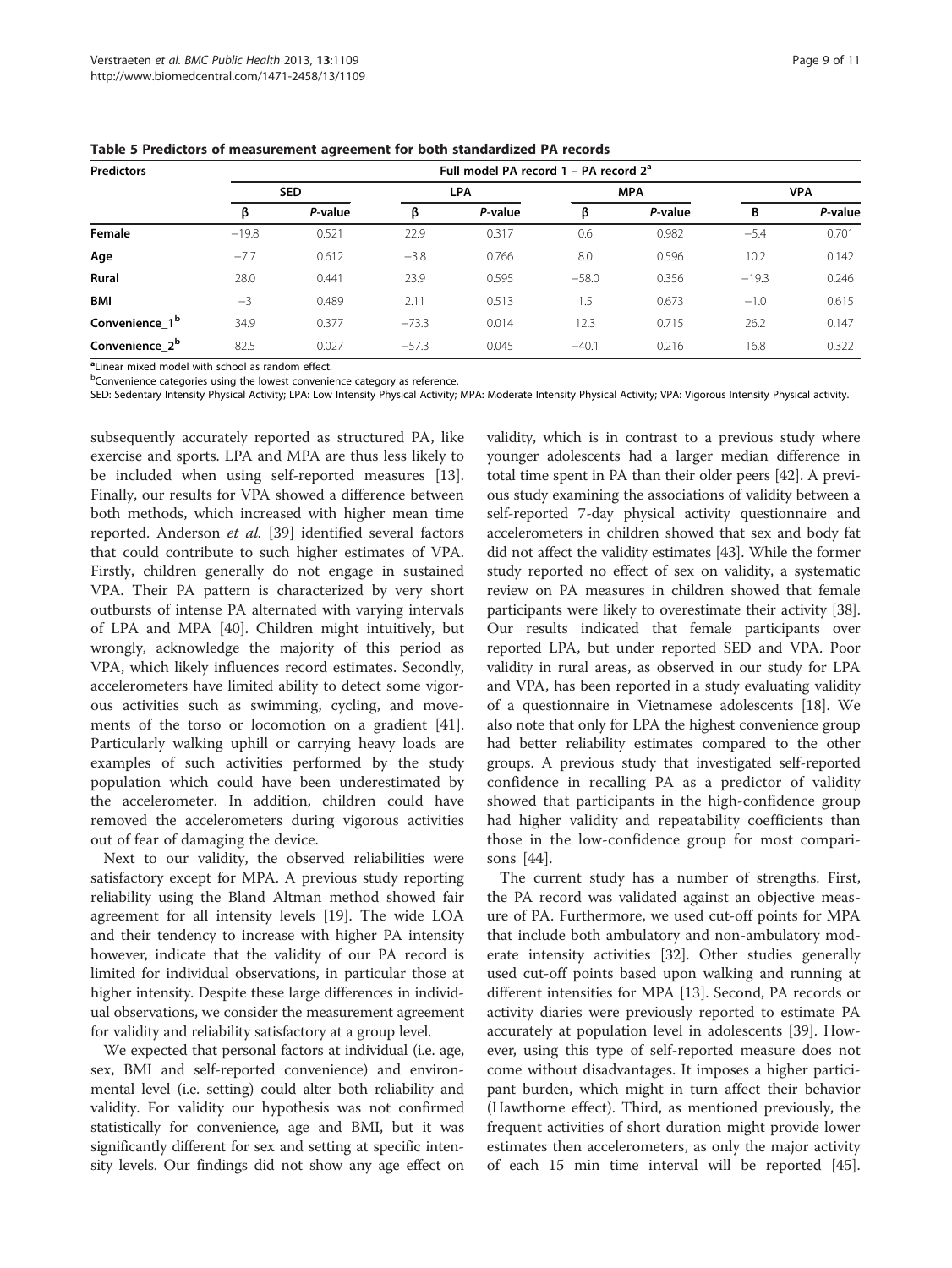<span id="page-9-0"></span>However, introducing even shorter time-intervals would render completing the PA record even more burdensome. Lastly, we did not present correlation coefficients in this study. Not doing so may limit comparability with other similar studies. We believe however that this is irrelevant as they are inappropriate to assess measurement agreement as they only measure the strength of linear association between variables [[46](#page-10-0)].

# Conclusion

The physical activity record provided acceptable estimates on a group level. Sex and setting were the characteristics associated with differences in validity for SED, LPA, and VPA and LPA and MPA, respectively. Convenience was associated with lower differences in reliability. However, the interesting finding of better validity for the highest convenience group when reporting LPA merits further exploration. Adequately powered longitudinal studies combined with direct observation examining convenience are needed. As such, new insights into poor validity estimates might be achieved and would contribute to a better understanding of physical activity assessment and validity of the instruments used in LMIC.

#### Abbreviations

PA: Physical activity; BMI: Body mass index; LMICs: Low- and middle-income countries; MET: Metabolic equivalent; SED: Sedentary intensity physical activity; LPA: Low intensity physical activity; MPA: Moderate intensity physical activity; VPA: Vigorous intensity physical activity; CI: Confidence interval; LOA: Limits of agreement; PABAK: Prevalence-adjusted and bias-adjusted kappa.

#### Competing interests

The authors declare that they have no conflict of interest. RV, AO and SA have received a grant from VLIR-IUC. SD has received an honoraria from VLIR-IUC. The research was funded by VLIR-IUC and Nutrition Third World. The funding source was not involved in the design, collection, analysis, interpretation of the data or the writing of the manuscript.

#### Authors' contributions

RV, CL, OA and PK were responsible for the design of the study, the development of the PA record and the methodology. RV, CL, LH and MH carried out the statistical analysis. OA participated in the design and coordination of the study and helped to draft the manuscript. LM, SD, PK and SA assisted in the interpretation of the data. RV drafted the initial paper and has the responsibility for the final content. All authors contributed to the interpretation of the results and critically reviewed and approved the final manuscript.

#### Acknowledgements

DA made substantial contributions to acquisition of data in the field.

#### Author details

<sup>1</sup>Nutrition and Child Health Unit, Department of Public Health, Institute of Tropical Medicine, Nationalestraat 155, 2000, Antwerp, Belgium. <sup>2</sup>Department of Food Safety and Food Quality, Ghent University, Coupure Links 653, 9000 Ghent, Belgium. <sup>3</sup> Food, Nutrition and Health program, Universidad de Cuenca, Avenida 12 de Abril s/n Ciudadela Universitaria, Cuenca, Ecuador. 4 Department of Neurobiology, Care Sciences and Society, Division of Physiotherapy, Karolinska Institute, 23100, 141 83 Huddinge, Sweden. 5 Department of Public Health, Ghent University, De Pintelaan 185, 9000 Ghent, Belgium.

Received: 14 May 2013 Accepted: 27 November 2013 Published: 1 December 2013

#### References

- 1. Lee IM, Shiroma EJ, Lobelo F, Puska P, Blair SN, Katzmarzyk PT: Effect of physical inactivity on major non-communicable diseases worldwide: an analysis of burden of disease and life expectancy. Lancet 2012, 380:219–229.
- 2. Hallal PC, Victora CG, Azevedo MR, Wells JCK: Adolescent physical activity and health - A systematic review. Sports Med 2006, 36:1019–1030.
- 3. Lee IM, Skerrett PJ: Physical activity and all-cause mortality: what is the dose–response relation? Med Sci Sports Exerc 2001, 33:S459–S471.
- 4. World Health Organization: Global Health Risks: mortality and burden of disease attributable to selected major risks. 1–70. Geneva, Switzerland: WHO; 2009.
- 5. Beaglehole R, Bonita R, Horton R, Adams C, Alleyne G, Asaria P, Baugh V, Bekedam H, Billo N, Casswell S, Cecchini M, Colagiuri R, Colagiuri S, Collins T, Ebrahim S, Engelgau M, Galea G, Gaziano T, Geneau R, Haines A, Hospedales J, Jha P, Keeling A, Leeder S, Lincoln P, Mckee M, Mackay J, Magnusson R, Moodie R, Mwatsama M, Nishtar S, Norrving B, Patterson D, Piot P, Ralston J, Rani M, Reddy KS, Sassi F, Sheron N, Stuckler D, Suh I, Torode J, Varghese C, Watt J: Priority actions for the non-communicable disease crisis. Lancet 2011, 377:1438–1447.
- 6. Strong WB, Malina RM, Blimkie CJR, Daniels SR, Dishman RK, Gutin B, Hergenroeder AC, Must A, Nixon PA, Pivarnik JM, Rowland T, Trost S, Trudeau FO: Evidence based physical activity for school-age youth. J Pediatr 2005, 146:732–737.
- 7. Janssen I, LeBlanc AG: Systematic review of the health benefits of physical activity and fitness in school-aged children and youth. Int J Behav Nutr Phys Act 2010, 7:40.
- Ekelund U, Tomkinson GR, Armstrong N: What proportion of youth are physically active? Measurement issues, levels and recent time trends. Br J Sports Med 2011, 45:859–865.
- 9. Guthold R, Cowan MJ, Autenrieth CS, Kann L, Riley LM: Physical activity and sedentary behavior among schoolchildren: a 34-country comparison. J Pediatr 2010, 157:43–U84.
- 10. Patton GC, Coffey C, Cappa C, Currie D, Riley L, Gore F, Degenhardt L, Richardson D, Astone N, Sangowawa AO, Mokdad A, Ferguson J: Adolescent Health 4 Health of the world's adolescents: a synthesis of internationally comparable data. Lancet 2012, 379:1665–1675.
- 11. Patton GC, Coffey C, Sawyer SM, Viner RM, Haller DM, Bose K, Vos T, Ferguson J, Mathers CD: Global patterns of mortality in young people: a systematic analysis of population health data. Lancet 2009, 374:881–892.
- 12. Hallal PC, Andersen LB, Bull FC, Guthold R, Haskell W, Ekelund U: Global physical activity levels: surveillance progress, pitfalls, and prospects. Lancet 2012, 380:247–257.
- 13. Armstrong N, Welsman JR: The physical activity patterns of European youth with reference to methods of assessment. Sports Med 2006, 36:1067–1086.
- 14. Armstrong T, Bull F: Development of the World Health Organization Global Physical Activity Questionnaire (GPAQ). J Public Health 2006, 14:66–70.
- 15. Hallal PC, Fernando Gomez L, Parra DC, Lobelo F, Mosquera J, Florindo AA, Reis RS, Pratt M, Sarmiento OL: Lessons Learned After 10 Years of IPAQ Use in Brazil and Colombia. J Phys Act Health 2010, 7:S259–S264.
- 16. Oyeyemi AL, Oyeyemi AY, Adegoke BO, Oyetoke FO, Aliyu HN, Aliyu SU, Rufai AA: The short international physical activity questionnaire: cross-cultural adaptation, validation and reliability of the Hausa language version in Nigeria. Bmc Med Res Methodol 2011, 11:156.
- 17. Krishnaveni GV, Mills IC, Veena SR, Wootton SA, Wills AK, Coakley PJ, Fisher DJ, Shobha S, Karat SC, Fall CHD: Accelerometers for Measuring Physical Activity Behavior in Indian Children. Indian Pediatr 2009, 46:1055–1062.
- 18. Lachat CK, Verstraeten R, Khanh LNB, Hagstromer M, Khan NC, Van NDA, Dung NQ, Kolsteren PW: Validity of two physical activity questionnaires (IPAQ and PAQA) for Vietnamese adolescents in rural and urban areas. Int J Behav Nutr Phys Act 2008, 5:37.
- 19. Platat C, Jarrar A: Reliability and validity of a physical activity questionnaire in children. Int J Food Sci Nutr 2012, 63:637-644
- 20. Hallal PC, Matsudo S, Farias JC: Measurement of physical activity by self-report in low- and middle-income countries: more of the same is not enough. J Phys Act Health 2012, 9:S88–S90.